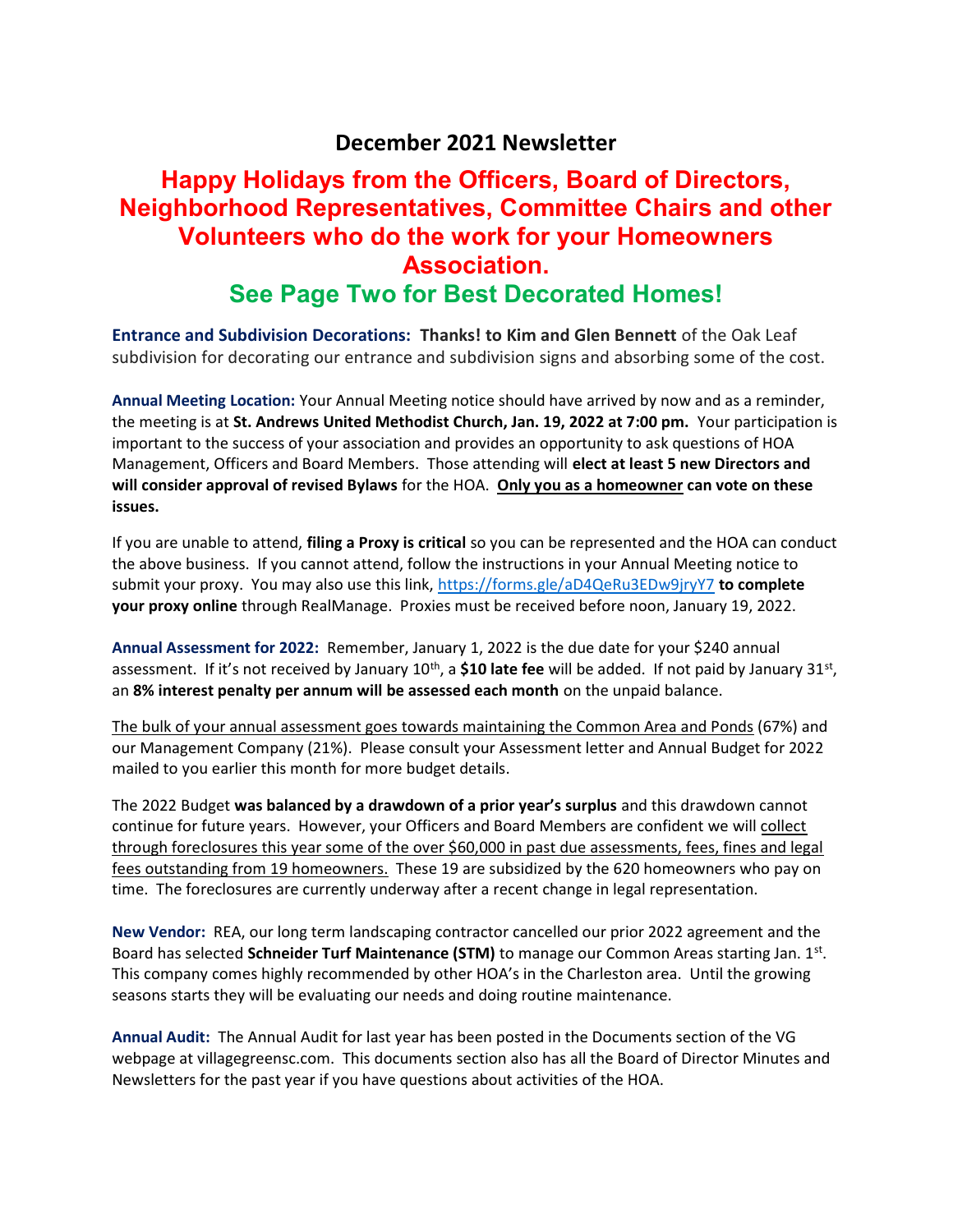Fall lawn Upkeep: Most leaves have fallen and it's time to move those bagged leaves curbside for pickup. Remember, lawn waste including bagged leaves should not be placed curbside before Tuesday morning for Thursday's pickup.

#### Page Two - December 2021 Newsletter

## Happy Holidays from Real Manage, your Community Manager

Annual Holiday Best Decorated Homes: There were many homes with great decorations this year making the judging difficult. The following were the "Best Decorated Homes" selected from each of our Village Green subdivisions. Congratulations to all! and Thanks! to our judges.







River Oaks Winner – 3512 Montgrove Ct. River Oaks Runner Up – 3208 Middleburry Lane



The Willows Winner – 3550 Springmire Ct. The Willows Runner Up – 3372 Forest Glen Dr.



Oak Leaf Winner – 4065 Laurelwood Dr. Oak Leaf Runner Up – 7151 Windmill Creek Dr.



Sweet Bay Winner – 5051 Weatherstone Sweet Bay Runner Up – 5107 Cornflower Ct.